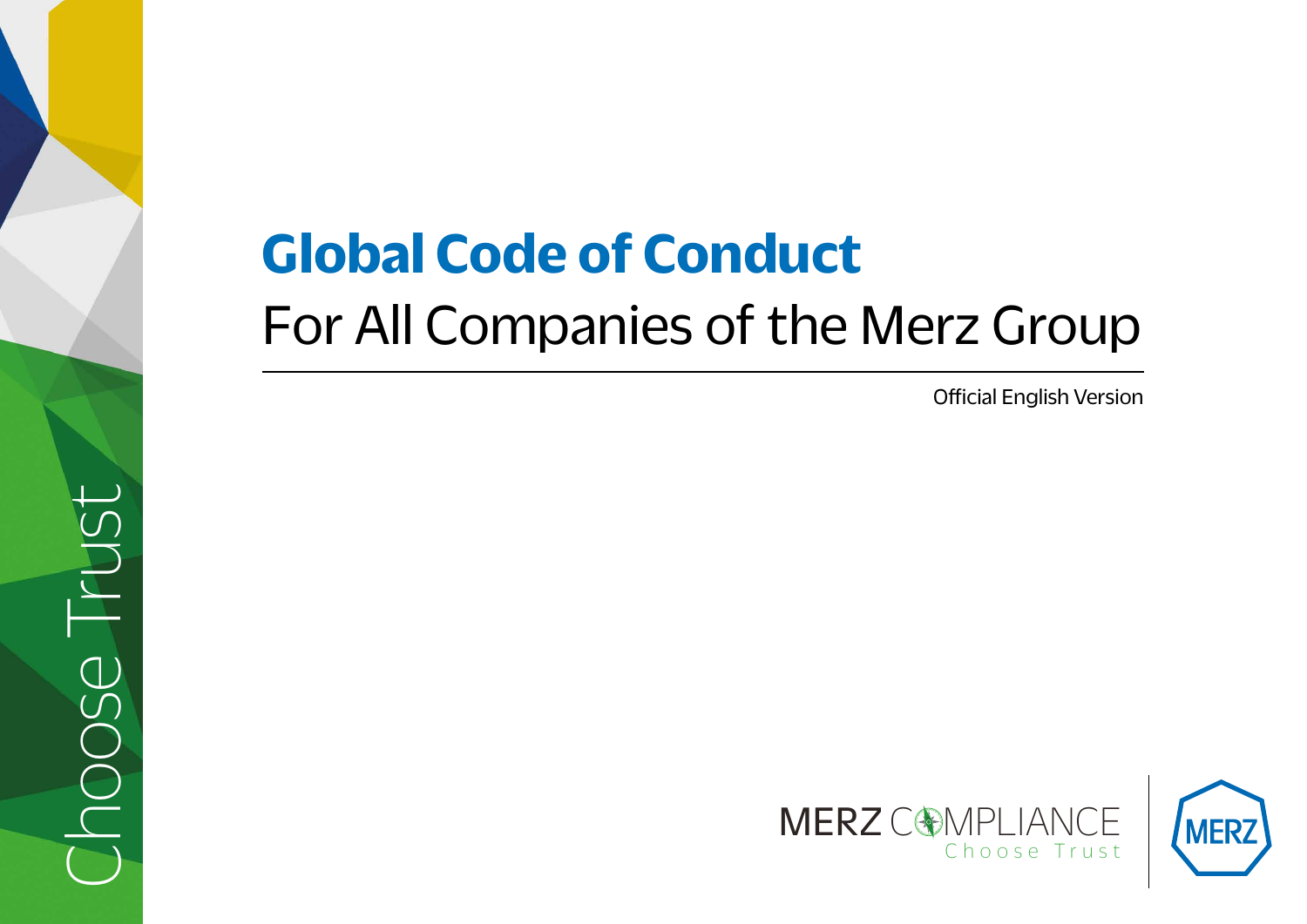

Working with Government Agencies

Privacy and Data Security Third Party Relationships

| <b>Letter from the CEO</b>                | 3 | <b>Financial</b>            |
|-------------------------------------------|---|-----------------------------|
|                                           |   | <b>Financial Integrity</b>  |
| <b>Introduction</b>                       | 4 | Separating Company          |
|                                           |   | <b>Personal Interests</b>   |
| <b>Your Responsibility</b>                | 5 | <b>Political Activity</b>   |
| As an Employee                            |   | <b>Charitable Contribut</b> |
| As a Leader                               |   |                             |
| <b>With Vendors and Suppliers</b>         |   | <b>Inside Merz</b>          |
| Speak Up                                  |   | No Retaliation              |
|                                           |   | <b>Protecting Merz Pro</b>  |
| <b>Business and Competition</b>           | 6 | <b>IT Security</b>          |
| <b>Commitment to Fair Competition</b>     |   | <b>Social Media</b>         |
| Freedom from Corruption and Bribery       |   |                             |
| <b>Commitment to Customers</b>            |   | <b>Who to Ask</b>           |
| <b>Commitment to Patients</b>             |   | Getting Help and Ad         |
| Insider dealings                          |   | <b>Contact Persons</b>      |
| Copyrights, intellectual Property,        |   | <b>Which Law Applies</b>    |
| and Trade Secrets                         |   | Compliance Hotline          |
| <b>Operational</b>                        | 8 |                             |
| Quality                                   |   |                             |
| Fair and Respectful Work Conditions       |   |                             |
| Health, Safety, Security, and Environment |   |                             |
| Sustainability                            |   |                             |
| <b>Commitment to Human Rights</b>         |   |                             |

| <b>Financial</b>                              |    |
|-----------------------------------------------|----|
| <b>Financial Integrity</b>                    |    |
| Separating Company and                        |    |
| Personal Interests                            |    |
| <b>Political Activity</b>                     |    |
| <b>Charitable Contributions and Donations</b> |    |
| <b>Inside Merz</b>                            | 13 |
| No Retaliation                                |    |
| <b>Protecting Merz Property</b>               |    |
| <b>IT Security</b>                            |    |
| Social Media                                  |    |
| Who to Ask                                    | 14 |
| <b>Getting Help and Advice</b>                |    |
| <b>Contact Persons</b>                        |    |

**2**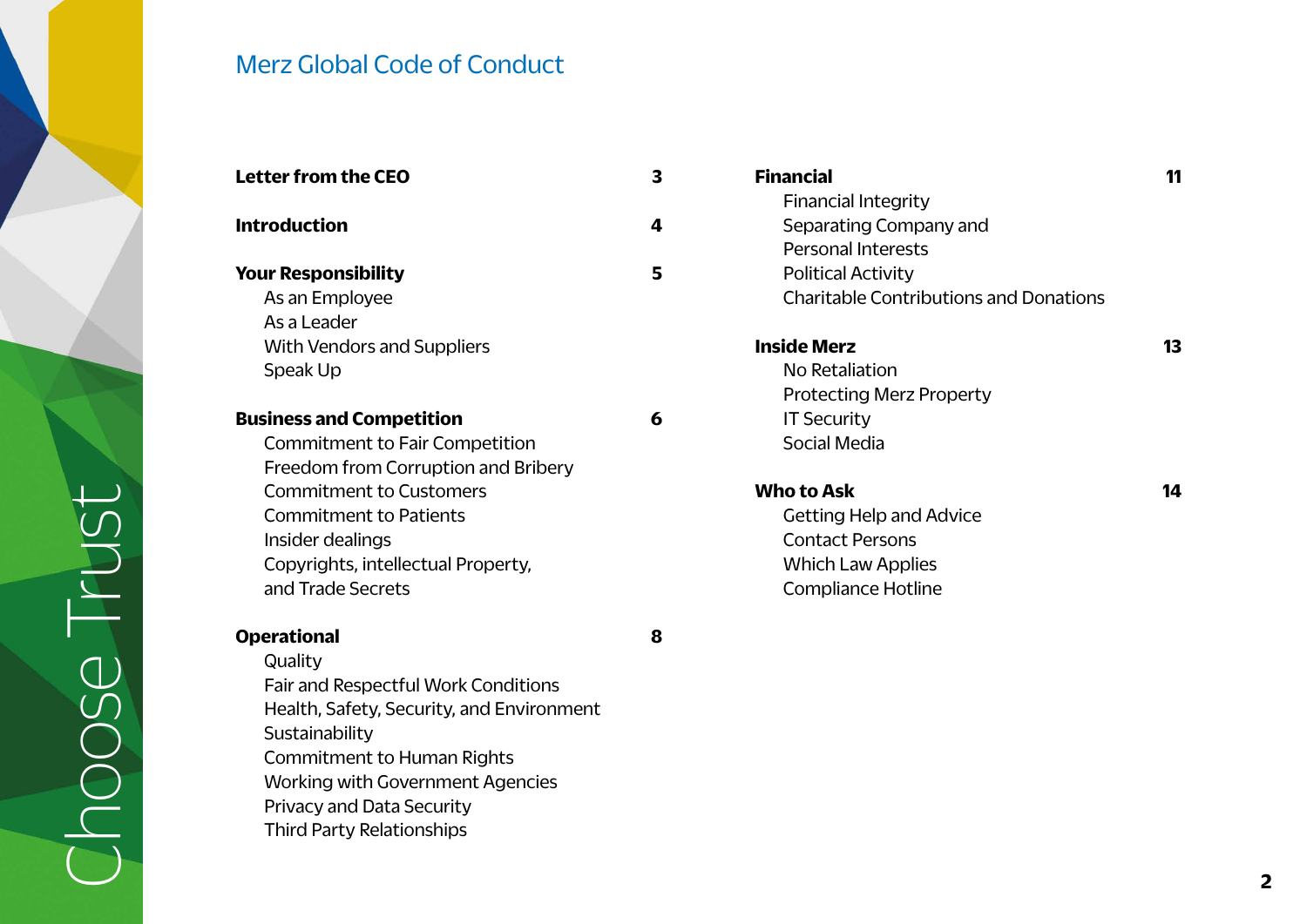#### **Dear Colleagues,**

Our vision and our values define how we work together here at Merz. Especially as a family-owned company with a long-term view, certain values are fundamental to how we operate our business.

Our core values unite and define the Merz way of working throughout the world. They reflect what we believe matters most in how we work together and with others outside of Merz. We bring our values to life in our business, every day, by Persisting in Innovation, Committing to Customers and Colleagues, and Delivering Trusted Results.

Our Global Code of Conduct is directly linked to our value of Delivering Trusted Results. This Code is designed to define and explain our expectations for ethical business practices within our international and continuously evolving business environment.

Specifically, the Code is intended to:

- Foster compliance with company policies and applicable laws, rules, and regulations
- Promote honesty and transparency in communications about our products
- Drive employee accountability for adherence to our values
- Protect the privacy of personal information
- Encourage internal reporting and resolution of any potential violations of the Code and policies

Perhaps most importantly, our Code of Conduct reminds each of us to **Choose Trust**, every day and in every situation. This means always choosing that path that will reinforce the trust our customers and colleagues place in us.

We know that a written Code cannot address every situation; this document is not a substitute for applying common sense and good judgment. When in doubt, seek advice. Talk to your colleagues to get their perspective, speak to your line manager or local Human Resources manager, or contact your Regional Compliance Officer or our Global Compliance Officer.

As we work together to bring our vision and values to life, it is clear that each of us has a responsibility to build Merz's reputation as the most admired, trusted and innovative company in our industry. Our Code of Conduct is intended to encourage us in this endeavor, by reminding us all to **Choose Trust** each day.

Prinders

Philip Burchard, Chief Executive Officer - Merz GmbH & Co. KGaA Frankfurt, Germany, April 2016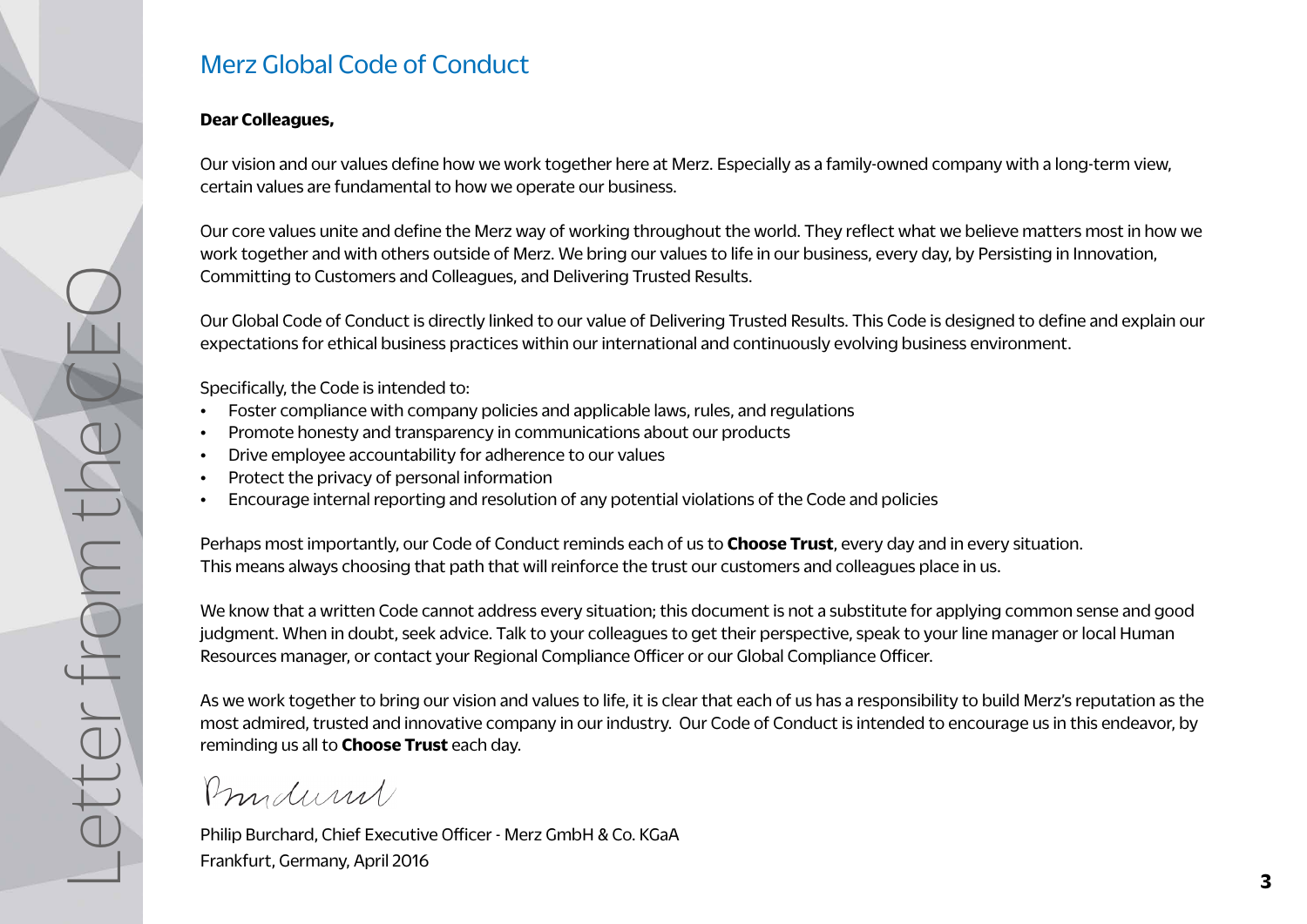Life sciences is one of the most heavily regulated industries in the world, because of concerns that we may exert immoderate influence on physicians, patient organizations, and public-sector entities. The industry faces complex and expanding set of laws, regulations, and industry codes. To routinely deliver trusted results, Merz must draw on specialized compliance and regulatory expertise and maintain reliable processes and systems to manage compliance operations. In the long run, only an ethically sound company can retain its credibility with customers, suppliers, and partners. Non-compliance poses significant risks including disruption of sales, criminal and monetary penalties, and reputational damage.

#### **Application of the Global Code of Conduct**

The Global Code of Conduct is intended to act as a compass, pointing the way to what it means to be a Merz<sup>1</sup> employee and so promoting behavior in compliance with the laws and regulations that govern our industry. It is the basis for a globally applicable and harmonized approach to compliance; it provides information on key business activities and outlines our individual responsibilities. It applies to all employees regardless of home country and regardless of job title. Each geographic and operational Merz company is expected to implement and apply the Code in their daily operations.





The Code represents our collective and individual commitment to conducting business in all countries in accordance with our values, and relevant laws and regulations.

IntroductionIroducti

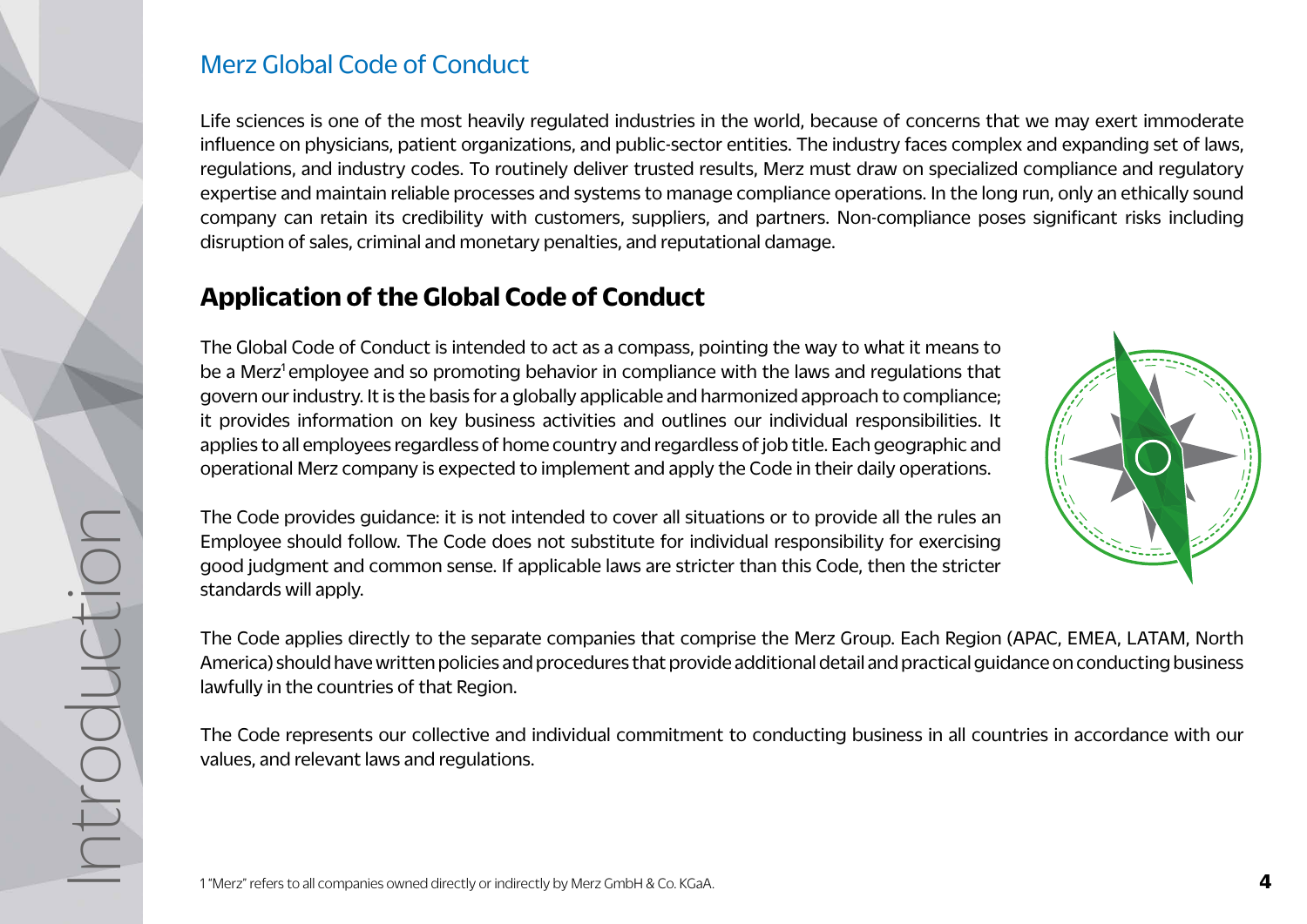#### **As an Employee**

Corporate Compliance means more than adhering to external and internal rules; it means becoming an active proponent of integrity, setting an example and respecting and living the values that guide our business. Each Employee is individually responsible for compliance with the Code, as well as applicable laws, regulations, policies, and procedures. The Merz Shareholder family places its trust in each of us to act in a way that will deliver trusted results.

#### **As a Leader**

If you manage other people, you are expected to be a role model for them. You must ensure that the individuals who report to you receive the guidance, resources, and training they need to enable them to do their jobs compliantly. Managers are personally accountable for creating an environment of trust in which people feel safe to ask questions, raise concerns, and report suspected violations without fear of reprisal.

#### **With Vendors and Suppliers**

We expect vendors and other third parties who work with or for Merz to act in accordance with the principles of the Code. If you are involved in retaining any such third party, it is your responsibility to ensure that they are made aware of the Code.

### **Speak Up**

Your Responsibility

Your Responsibility

our Resp

ponsibil

Your personal commitment to compliance is critical to Merz's success. If you believe that someone has done, is doing, or may be about to do something that violates the Code or applicable laws, policies, or procedures, you have an ethical responsibility to speak up. The longer you wait to address a concern, the worse it may become.

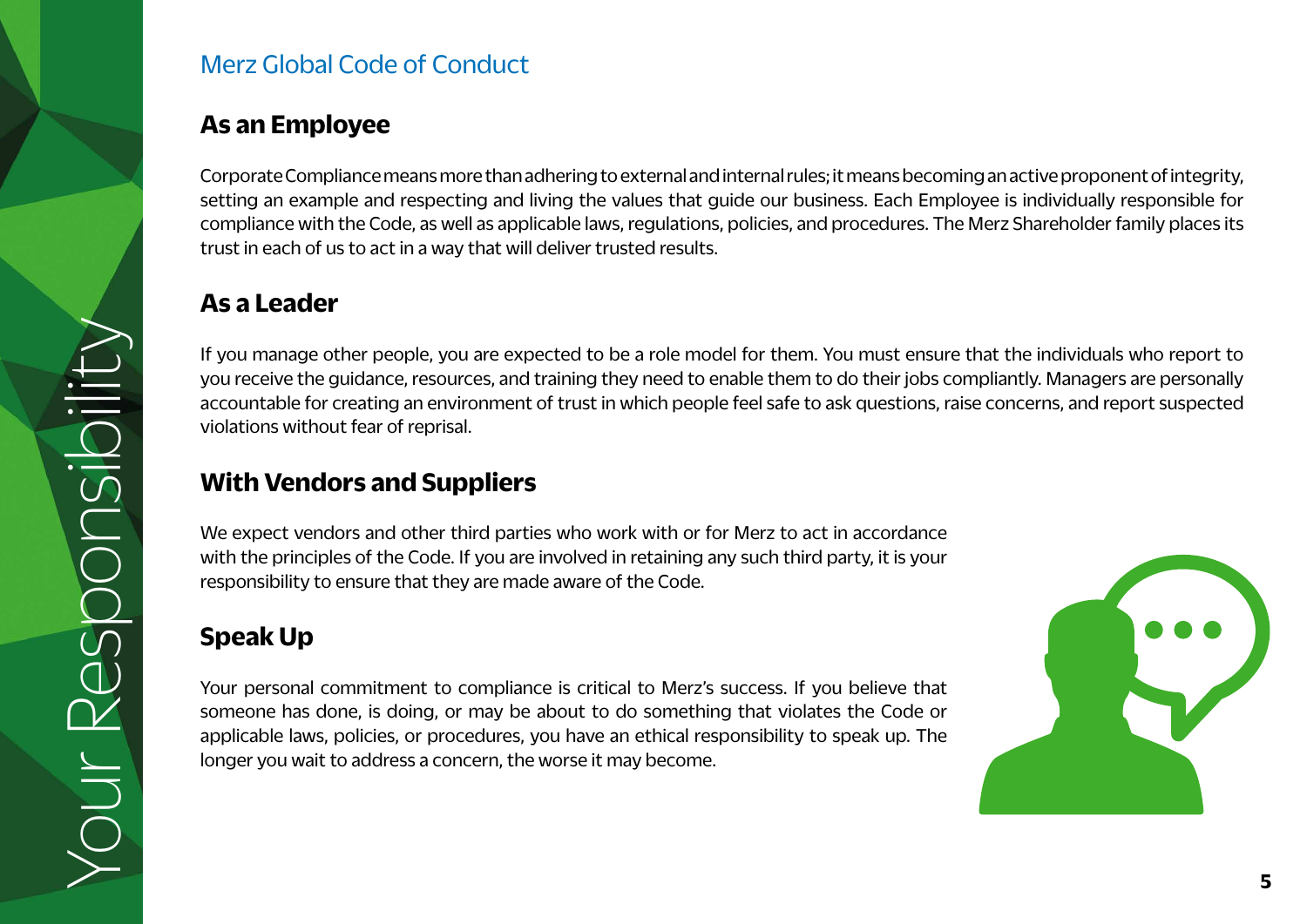We are committed to obtaining competitive advantages only through lawful means. Many countries have laws to protect and promote free and fair competition around the world. These laws regulate how we deal with competitors, customers, distributors, and other third parties. They are complex, and global in reach, and can operate differently in any particular situation. They require a different analysis for each product or country, and a different analysis where Merz is the market leader.

The laws around free and fair competition apply in all aspects of our activity involving competitors, whether it is membership in a trade association, gathering competitive information, or working with mutual customers. Trade associations must never be used as a forum to agree on a common approach to a customer or devise an "industry solution" to a commercial issue.

In gathering competitive information, always comply with applicable laws. Do not seek or accept confidential information from competitors. Do not use deception, misrepresentation, or inducement to encourage customers, suppliers, or former employees of competitors to provide information that they should keep confidential.

#### **Freedom from Corruption and Bribery**

It is never appropriate to try to obtain favorable regulatory treatment for Merz or to try to advance Merz's commercial interests by doing (or attempting to do) things that might improperly influence a person in Merz's favor. Many countries have specific laws against the improper influence or corruption of government officials. In many countries, the government operates the healthcare systems, and so healthcare providers (e.g., physicians and hospital personnel) in those countries are government employees. Be particularly sensitive to this situation, where a country's government regulates our products and is also a customer.

**Commitment to Fair Competition**<br>
we are committed to obtaining competitive advantant promote free and fair competition around the wo<br>
and other third parties. They are complex, and gla<br>
a different analysis for each produ "Bribes" are anything intended to create a feeling of obligation in the recipient: money, gifts, free product, entertainment, services, or offers of employment can all be bribes. It can be hard to distinguish between a genuine gift and a bribe. It is critical that you do not offer, or accept, anything that could be perceived to be a bribe. Even gifts that are exchanged out of pure motives of friendship can be misunderstood and perceived as an improper advantage to create influence if they are given to a person or company that is in a position to help Merz.

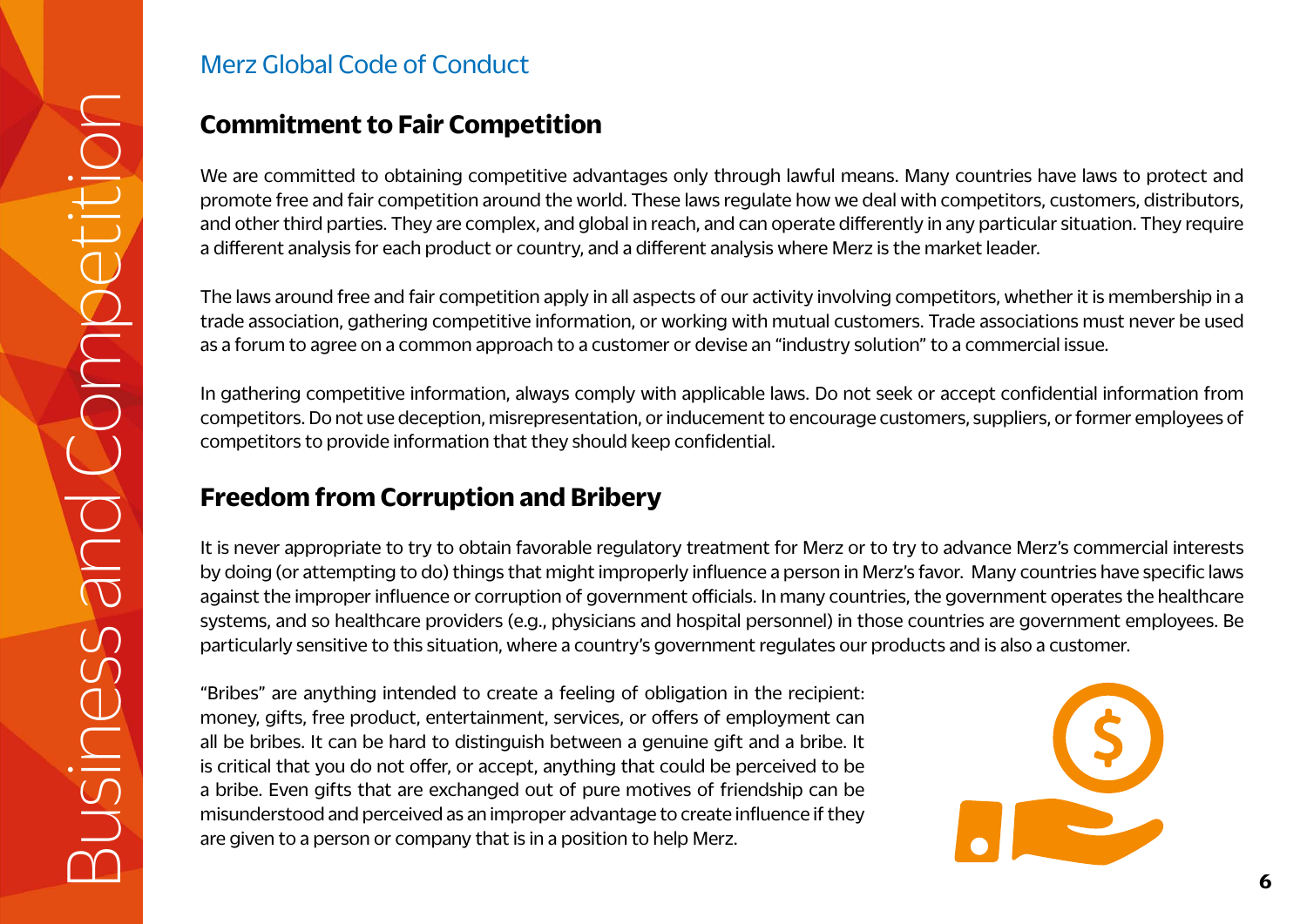give gifts or money to finalize a deal. If you have any doubt about whether a payment or transfer of anything of value is appropriate, contact your Regional Compliance Officer before acting.

#### **Commitment to Customers**

We commit that the commercialization of Merz's products will comply with all applicable medical, legal, and regulatory standards. To ensure high standards of integrity in our interactions with healthcare professionals, you should always coordinate with Compliance when arranging cross-border interactions with healthcare professionals.

#### **Commitment to Patients**

Example the form accepted procedure and Competition In the Code by arguing that it is a "normal" or "accepted" practice in a particular competition Competition In a competition of Mark about the commention of Mark and Comp Merz is focused on enabling better patient outcomes and providing innovative solutions to patient needs around the world. Compromising patient safety is not an option. In all our research activities we strive to ensure the rights, safety, and well-being of all participants. We will use alternatives to animal research whenever possible. We collect and review information from around the world about product-related side effects and technical defects experienced by people taking our approved or investigational products, and the healthcare professionals who use those products. All Employees, regardless of title or role, must report productrelated side effects and technical defects that come to their attention.

#### **Insider Dealings**

Although Merz is privately held, we often have business dealings with public companies (companies that sell stock on public exchanges). If you receive information during the course of your work that is not accessible to the public and that could influence the share price of the other company, you must not use that information for your benefit, and you must not disclose the information to third parties or persons who are not involved in the project.

#### **Copyrights, Intellectual Property, and Trade Secrets**

Never infringe the copyrights or intellectual property of third parties. Employees that previously worked for a company that competes with Merz must take extra precautions with regard to the protection of their previous employer's business and trade secrets. Never use business or trade secrets of a former employer to conduct business for Merz.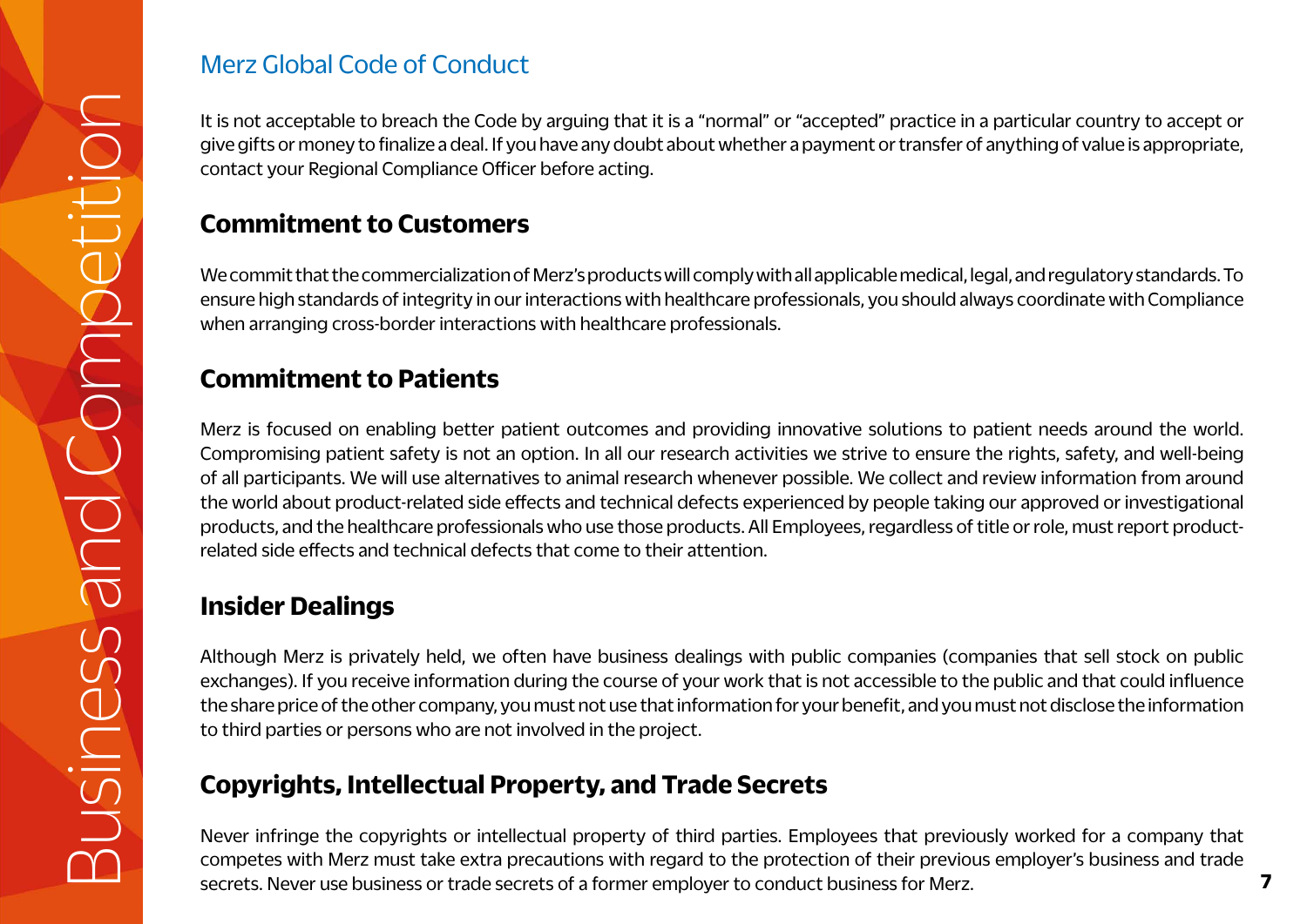#### **Quality**

Innovation and quality are fundamental pillars of our vision and our values. We provide high-quality and science-backed products and services. We deliver products that are well-thought-out, and we are known around the world for stability and quality. To remain successful, Merz must be responsive to changing market situations and strive for distinctively outstanding and excellent products through efficient business processes. One objective of quality management is the continuous improvement of business processes and products.

#### **Fair and Respectful Work Conditions**

We are committed to fair and ethical working conditions, and we respect the right of each individual to be treated fairly, politely, and respectfully. We do not tolerate harassment or discrimination based on ethnic origin, race, age, gender, sexual orientation, religious beliefs or conviction, disability, or any other legally protected characteristic subject to compliance with applicable law. Employment decisions should always be made in cooperation with the local Human Resources department.

#### **Health, Safety, Security, and Environment**

Health, safety, security, and the environment are integral parts of our global operations. We have standards and policies designed to reduce the potential for exposure to hazards in the workplace. We conduct our operations in compliance with applicable health, security, safety, and environmental laws and regulations, company standards, and best practices. We take all reasonable and practical steps to ensure that we provide a safe, secure, healthy, and clean working environment. We strive for continuous improvement wherever possible and economically viable. We regularly monitor our performance to ensure compliance with our standards and objectives, to ensure our processes, and equipment are state-of-the-art, and to prevent accidents in the future.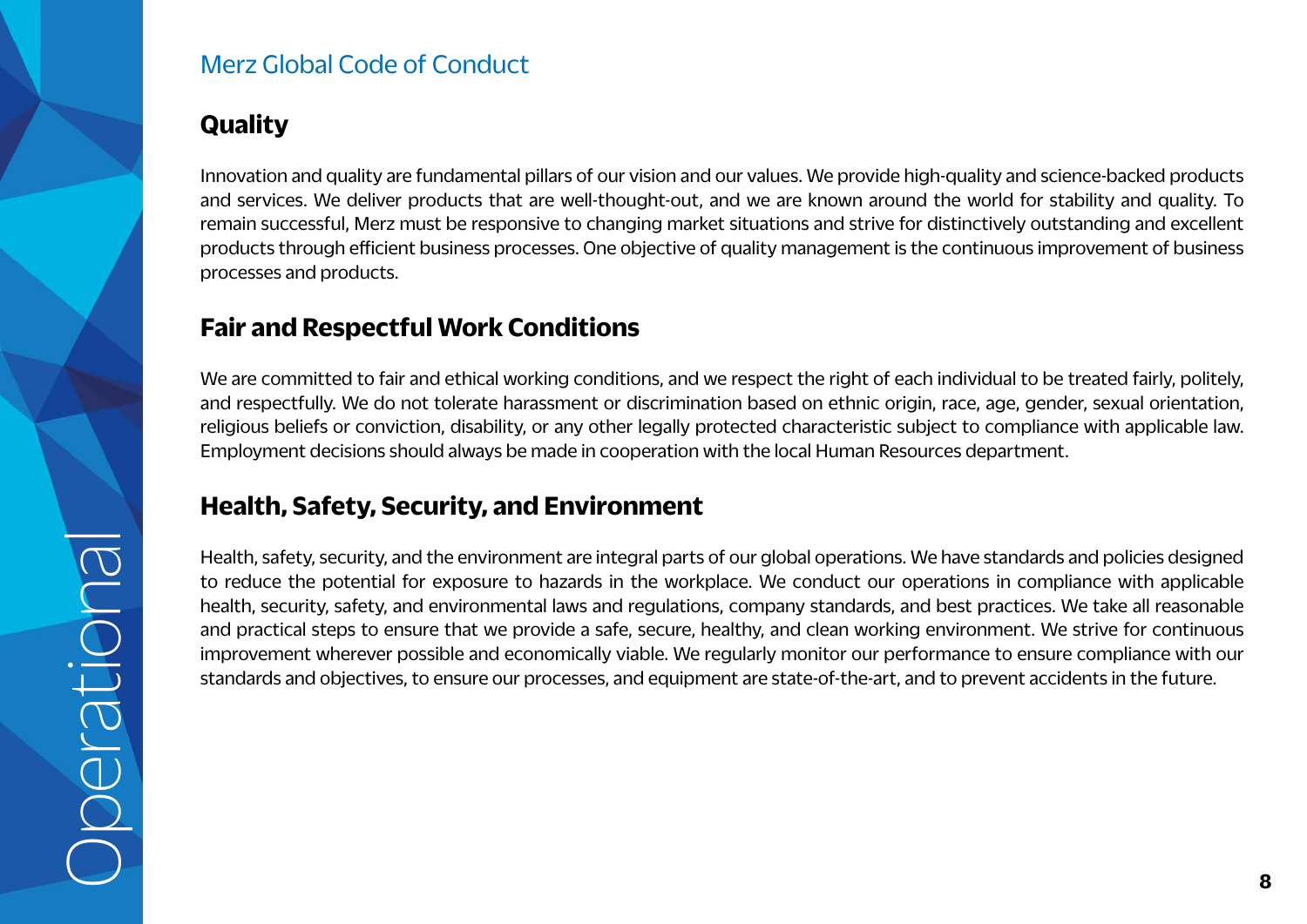#### **Sustainability**

"Sustainable development" is a globally-accepted approach to sustaining economic growth without harming our planet or exhausting its resources, while at the same time improving the quality of life for its current and future inhabitants. Our success in a rapidly evolving and complex healthcare environment hinges on our ability to develop strategies where both industry and society benefit.

This means delivering innovative solutions, providing a rewarding workplace, being a trustworthy partner, and supporting the communities in which we operate. For over 100 years, Merz has been committed to improving lives. This vision shapes the way we make a difference to the lives of millions of patients around the world. Ultimately, delivering innovation to patients will be our greatest gift to society.

#### **Commitment to Human Rights**

Merz recognizes its role in using influence to promote and protect human rights and to ensure that our business operations do not contribute directly or indirectly to human rights abuses. Accordingly, whether or not a third party demonstrates respect for the Merz Code of Conduct will have a direct influence on whether Merz decides to continue or renew the commercial relationship with those third parties. In brief, we adhere to the following expectations based on internationally accepted ethical standards:

- Wages are fair and competitive and based on performance and ethical conduct
- Employees are free from unfair or unethical working conditions, including all forms of forced and compulsory labor, or child labor.
- Labor standards comply with the laws of the jurisdictions in which we operate.
- All of our operations provide a safe and healthy work environment. Workers are not expected to endure unsafe working conditions.
- We respect our employees' right to join or not to join trade unions, and generally to join together for the purpose of promoting common goals.
- We do not discriminate in employment, contracting, wages, promotion, working conditions or in any other opportunity based on ethnic origin, race, age, gender, sexual orientation, religious beliefs or conviction, disability, or any other legally protected characteristic, subject to compliance with applicable law.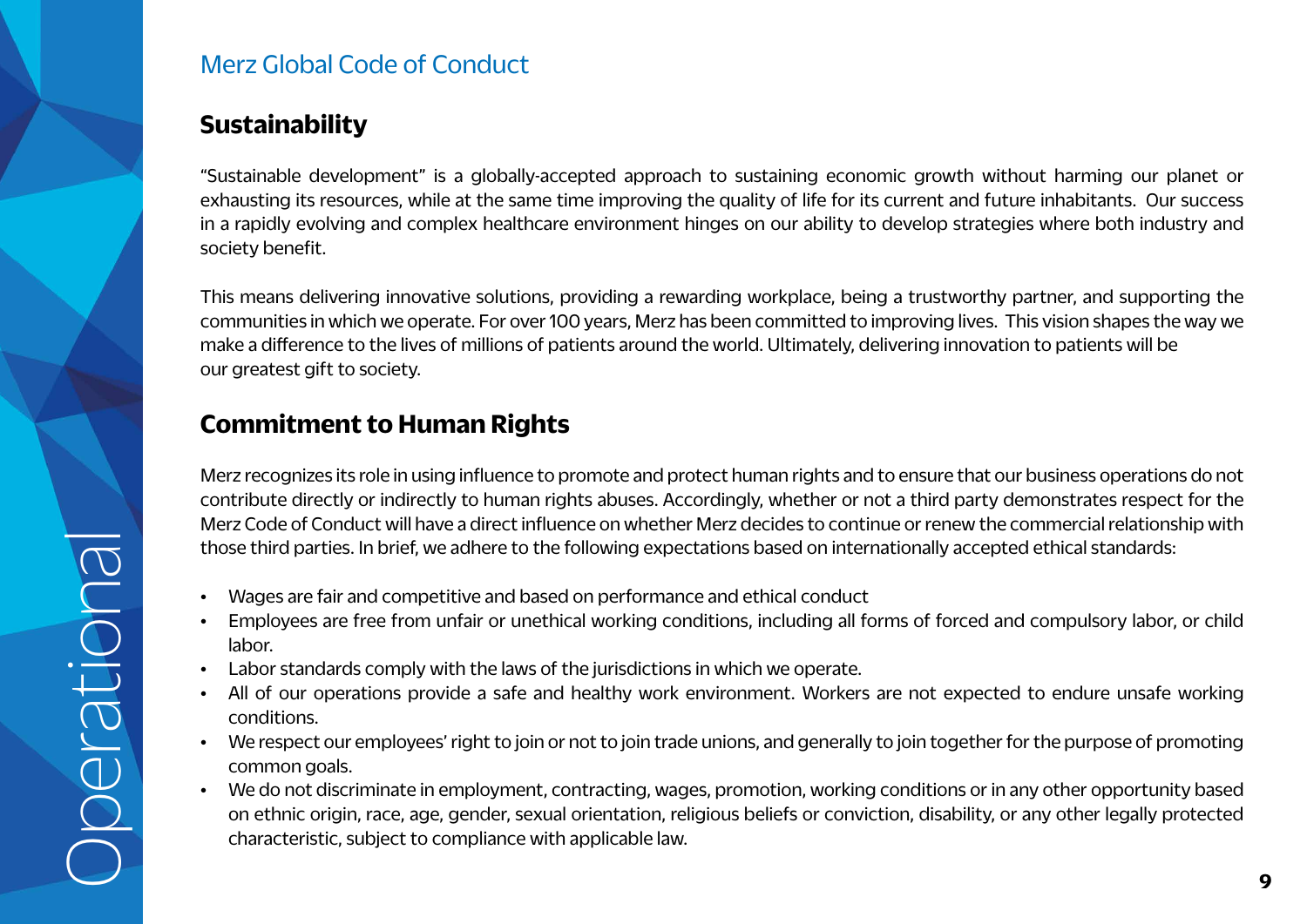

#### **Working with Government Agencies**

Merz employees are often required to deal with governmental agencies and authorities who are in charge of monitoring compliance with their laws and regulations. Only employees who are authorized to interact with governmental authorities should respond to direct inquiries. Each company of the Merz Group is expected to adopt procedures related to requests from regulatory or government authorities consistent with Merz's global policies.

#### **Privacy and Data Security**

We protect the personal information that we handle in our business activities. We respect the privacy rights of our employees, customers, patients, and other third parties. We collect and process data for specific and legitimate business purposes only and secure such data against unauthorized access. Whenever possible, we will use anonymized or aggregated data so that individuals are not identifiable. Each company of the Merz Group and third party that collects and/or processes personal data on Merz's behalf must comply with our policies on data privacy and enact policies and procedures to ensure compliance with applicable privacy laws, policies, and procedures.

#### **Third Party Relationships**

We expect our vendors, distributors, suppliers, service providers, and contractors to adhere to fundamental human rights that are compatible with our own, and to conduct their business in accordance with high ethical standards consistent with the principles that Merz embraces. Merz's relationships with third parties are based on lawful, efficient, and fair practices. We expect third parties that we work with to obey the laws that require them to treat workers fairly, provide a safe and healthy work environment, and protect environmental quality.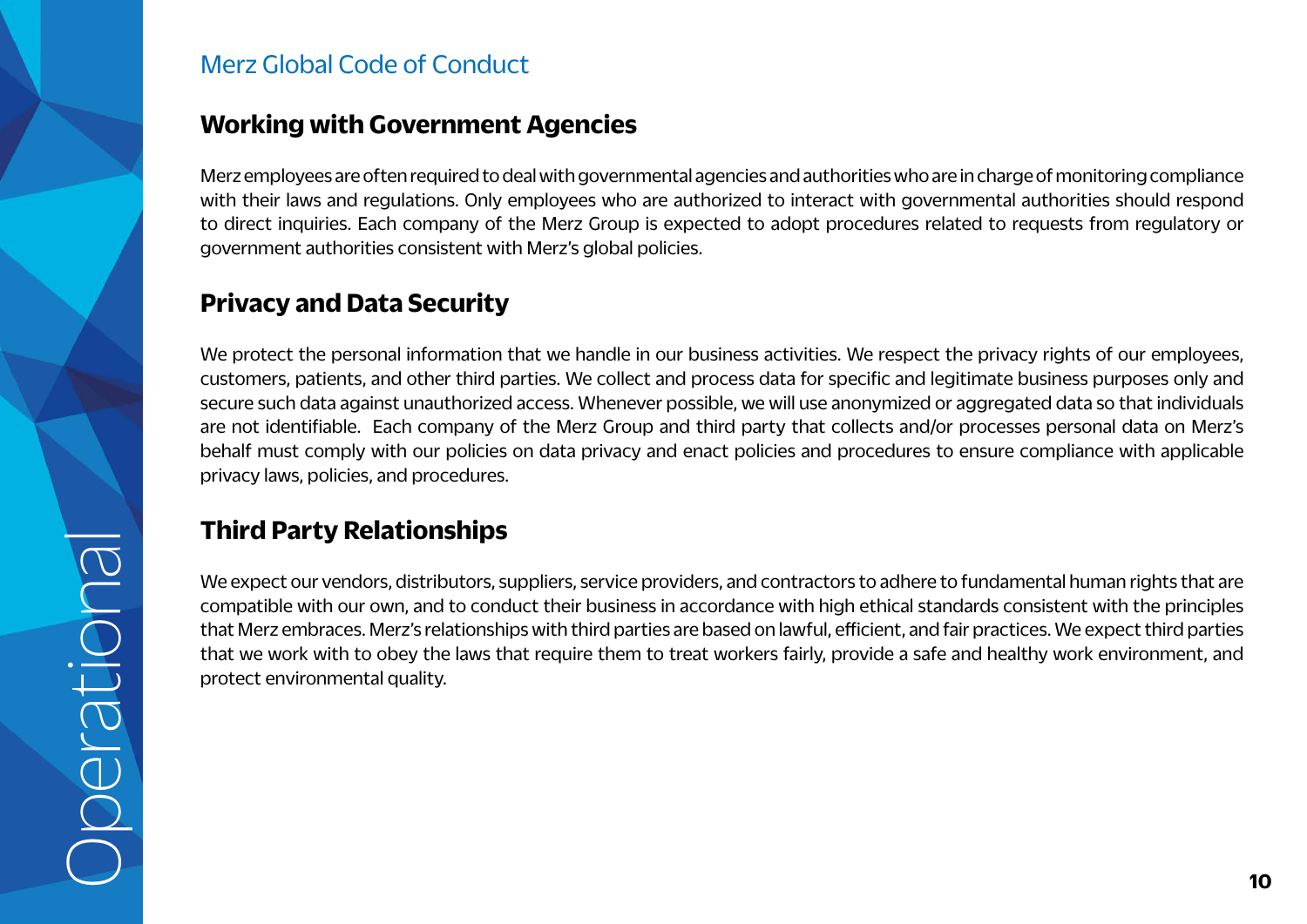#### **Financial Integrity**

Financial

Each company of the Merz Group maintains its respective company books, records, and accounts within the framework of an internal control system. All circumstances relevant to accounting must be documented and recorded completely and accurately in accordance with the governing accounting standards and the specified Merz guidelines. Each company of the Merz Group should have and enforce a document retention policy that applies to the period of safekeeping and retention of financial books, records, and accounts. Each company of the Merz Group should also put in place safeguards against the risk that our company might be used by third parties for money "laundering." Most countries do not tolerate money laundering, which is the criminal practice of filtering money that comes from illegal activities through a series of legal transactions in order to "clean" it and give it the appearance of being from legitimate sources.

#### **Separating Company and Personal Interests**

Personal interests must not influence your business judgment or decisions. You should avoid any situation where your personal interests are inconsistent with those of Merz and create conflicting loyalties. You have a conflict of interest when you place your personal, social, financial, or political interests before Merz's interests, or if your outside interests can affect your objectivity, motivation, or performance as an Employee. Activities of relatives and close associates can also cause conflicts of interest. Even the appearance of a conflict can damage your reputation or that of Merz. You should always follow Merz's due diligence and sourcing procedures when selecting persons or companies to represent Merz, and you must disclose any potential conflicts.

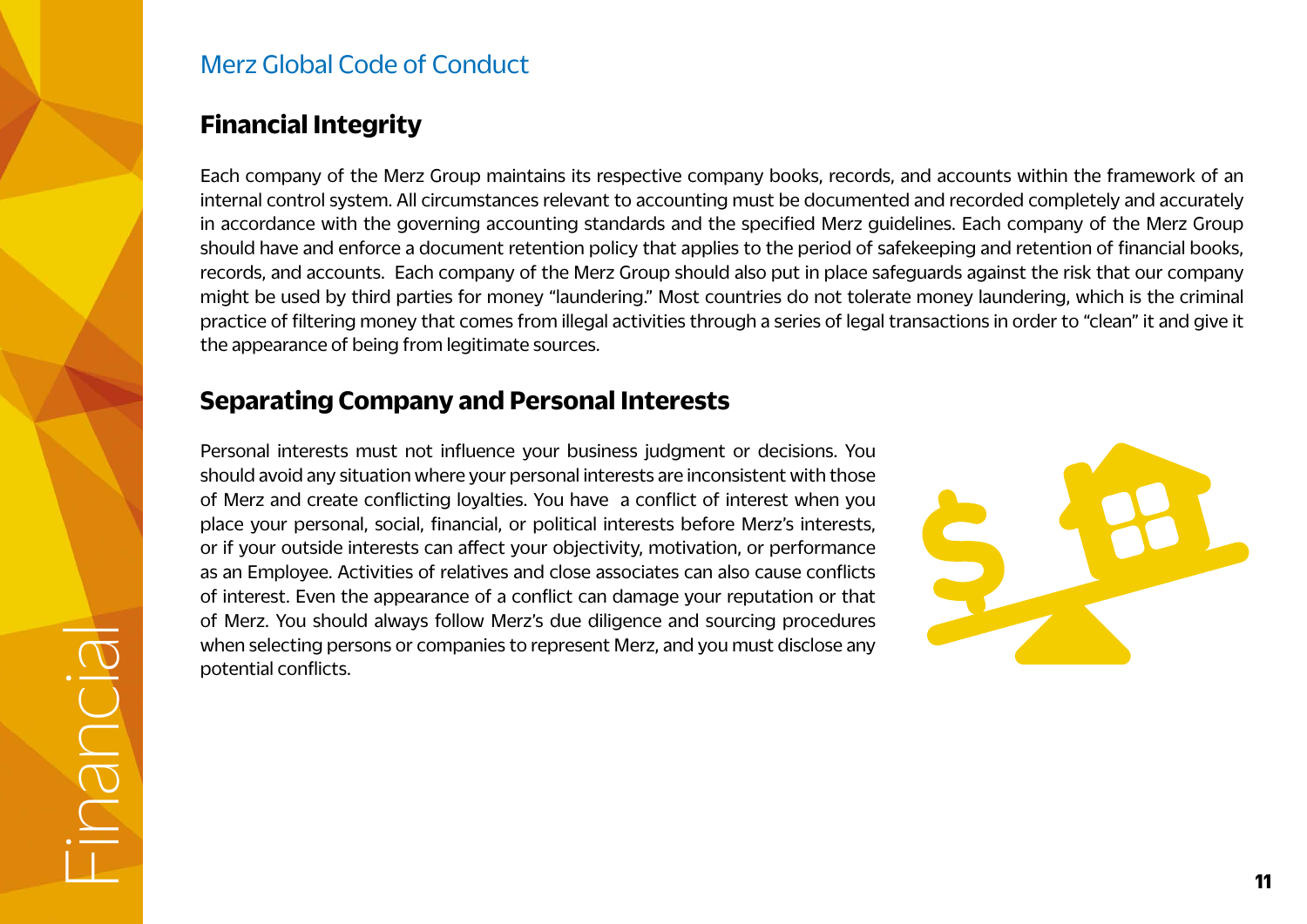#### **Political Activity**

There are legal restrictions on when Merz is permitted as a company to support political candidates or engage in political activities. In some cases, the fact that you are a Merz employee might be interpreted to be a contribution or activity by Merz itself, and Merz might be required to report the contributions or in some cases the law would prohibit them. Also, some countries require corporate contributors to register with the government as lobbyists. For all these reasons, if you are engaged in personal political activity, you must be careful that you do not use company time or company resources, and that you do not engage in any lobbying or political activities using Merz's corporate name.

Any decision by a company of the Merz Group to support applicants for public office, or specific political parties or political initiatives, must be approved in advance by the Regional Head, or by the spokesperson or other designated representative for the Merz Management Board.

#### **Charitable Contributions and Donations**

Merz's business activities directly affect the lives of millions of people around the world, and we want the countries and communities in which we operate to benefit from our presence. Making corporate charitable donations is one way in which Merz seeks to make a difference. But those contributions may also require tax reporting, and must be careful not to seem to be an attempt to improperly influence a government official or another person to obtain business or a business advantage for Merz. Even a genuine charitable contribution may be perceived as a bribe. Never make individual contributions "on behalf of" Merz, and be certain to follow Merz's established approval process for contributions, including recording them in the relevant Merz accounting systems and records.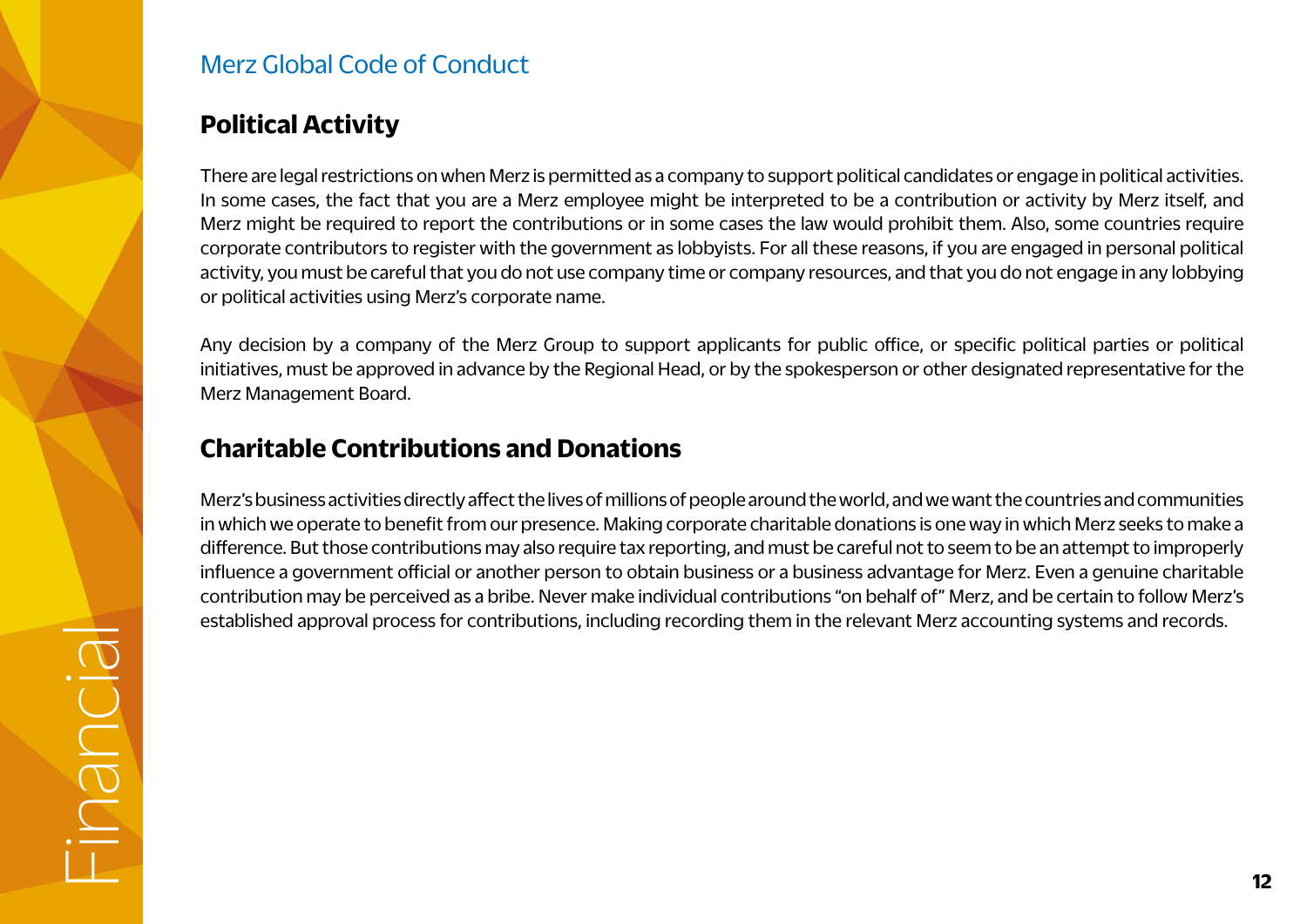#### **No Retaliation**

**Retaliation violates Merz policy.** Merz absolutely prohibits retaliation against anyone for raising a compliance concern in good faith or for helping to address a compliance concern. Retaliation is grounds for discipline up to and including dismissal.

#### **Protecting Merz Property**



Merz's assets are valuable and must be protected from loss, damage, theft, and misuse. Generally, company assets such as equipment, facilities, and documents must only be used for authorized activities.

Intellectual property is an important Merz asset. Our technology, software, and technical data contain large amounts of intellectual property, which is safeguarded by legal protections including patents, trademarks, copyrights, and trade secrets. If it is necessary to disclose confidential information to third parties, the disclosure should be preceded by steps to protect the data, such as signed Confidential Disclosure Agreements.

#### **IT Security**

We each have a responsibility to use Merz's network, computer, and communications systems ethically and legally. While occasional personal use of these systems is permitted, usage must be appropriate and not interfere with daily work. To the extent permitted by applicable law, Merz reserves the right to monitor your access and use of all company systems. Therefore, you should not expect any privacy or confidentiality when accessing or using company systems.

#### **Social Media**

We respect the legal rights of our employees to use social media. However, Corporate Communications governs official Merzsponsored social media activities. The same principles that apply to all Merz communications also apply to social media content and channels. Consult and follow Merz Social Media Guidelines, Merz business policies and local laws and regulations, all of which support ethical behavior and good judgment in the use of social media.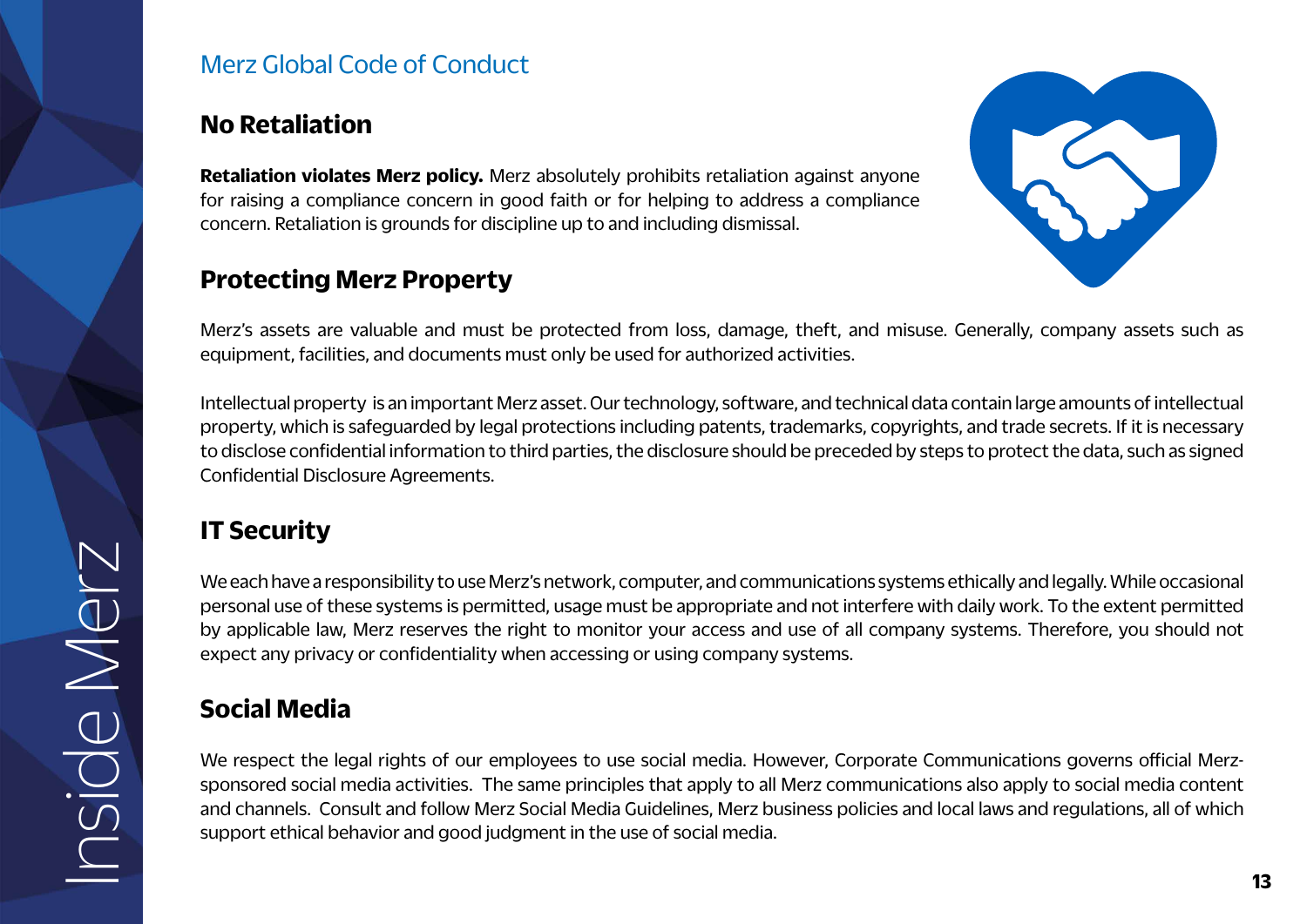

#### **Getting Help and Advice**

None of us knows the answer to every question or what to do in every situation. You are responsible for learning about and conducting your work in accordance with Merz's vision and values, the Code, policies and procedures, and all applicable laws. But it is not always simple to determine what the "right answer" is. When you are unsure about something in this Code or other policies and procedures, ask questions and seek advice, whether it is to confirm that an action is aligned with Merz's vision, or to raise a matter you believe to be in breach of the Code or even illegal.

#### **Contact Persons**

The Global Compliance Officer and the Regional Compliance Officers are committed to ensuring that the Code of Conduct is consistently complied with throughout Merz. The Compliance Officers also serve as a contact for employees, business partners, and customers on issues relating to the implementation of and compliance with the Code of Conduct. Each company of the Merz Group is also asked to identify a local compliance liaison, who will work with the Compliance team to coordinate local compliance endeavors, initiatives, and training programs.

There may be occasions where you would prefer to speak to someone other than your line manager. In such instances, you can contact your local Human Resources manager, the Regional Compliance or Legal teams, or the Global Compliance office. At the corporate level, you can also contact Corporate Legal and/or the Corporate Internal Audit department.

#### **Which Law Applies?**

Merz conducts business globally, and our employees are citizens of many different countries. An important challenge for all of us is to understand how the laws of those countries may apply to our operations. In some instances, there may be a conflict between the applicable laws of two or more countries. When you encounter such a conflict, it is especially important to consult Merz Legal counsel to understand how to resolve that conflict properly.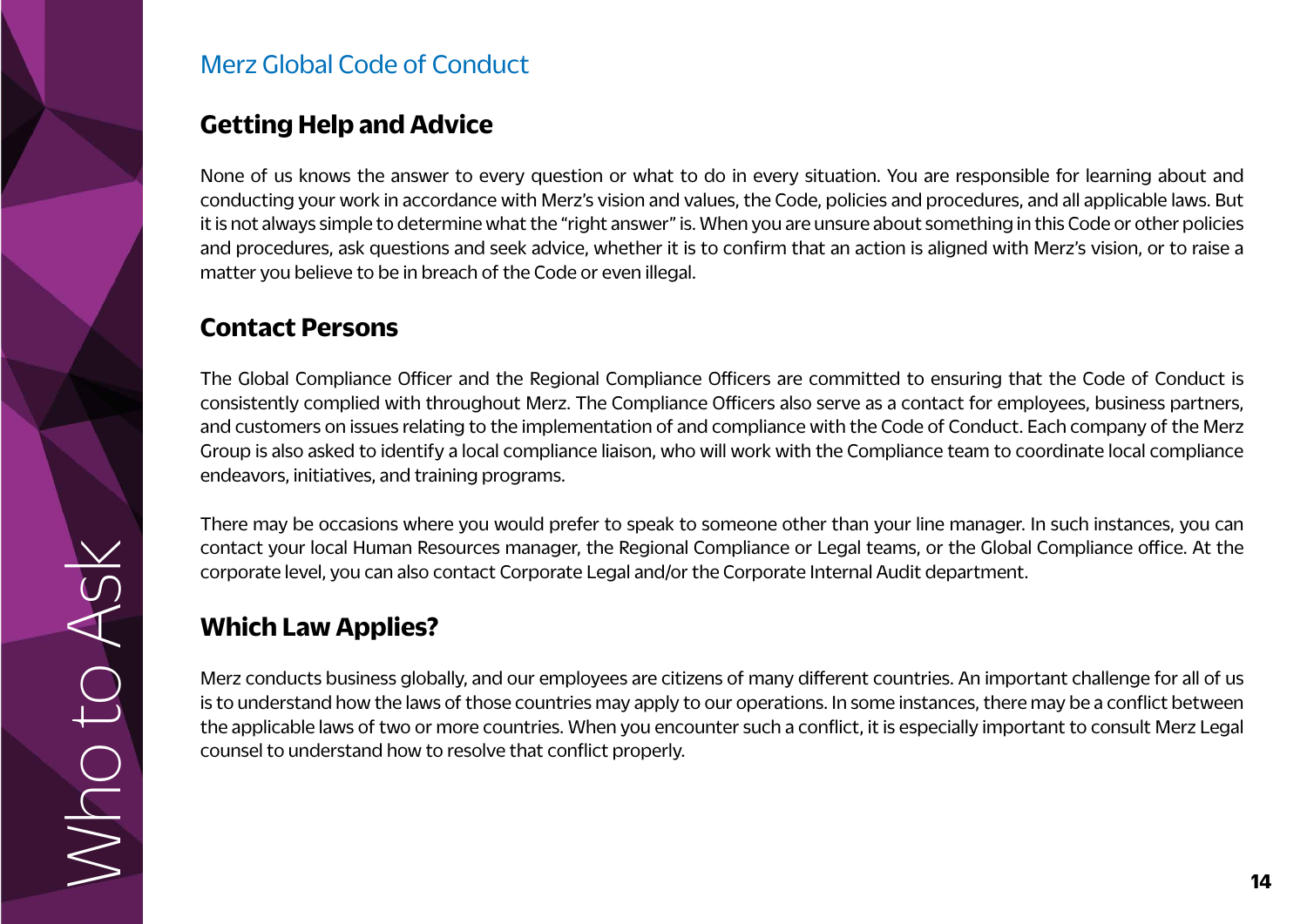#### **Compliance Hotline**

The Compliance Hotline is a confidential service for employees to raise concerns about our business conduct, compliance, and ethics matters. If you feel more comfortable doing so, you can make a report anonymously.<sup>2</sup> If you give your name, it will be kept confidential unless we are required to disclose it as a result of legal proceedings or a government investigation.

The Compliance Hotline is managed by an external company, independent from Merz, with staff who are trained to deal with your call, and translators who can be available to assist if required.

When you contact the Compliance Hotline, the external company will send a confidential report to the Global Compliance Officer. You will be given a unique reference number which you can use to check on the action being taken in response to your report. Depending on the nature of the issue, a formal investigation may be initiated.



Who to Ask

JJ OUN

OASK